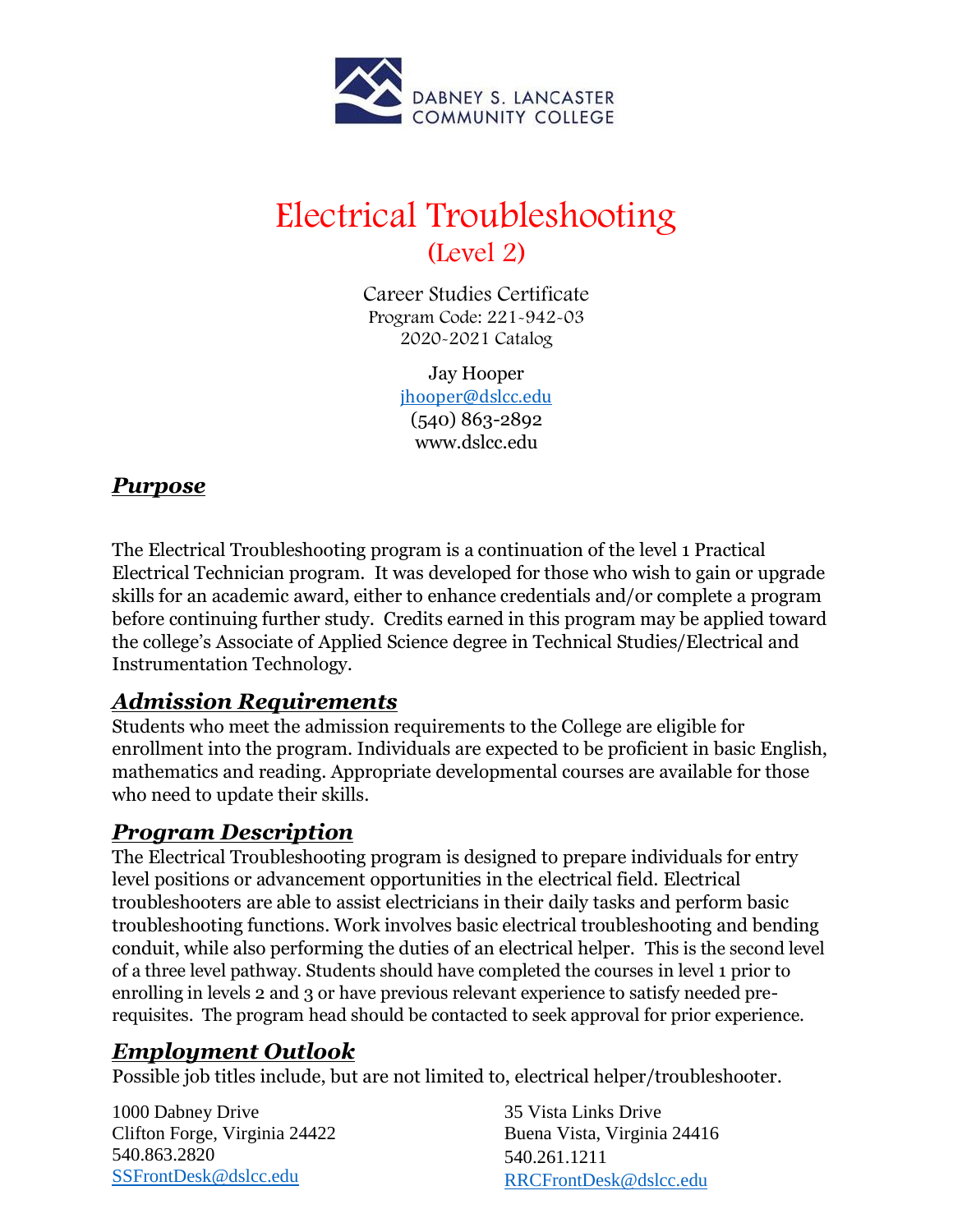Dabney S. Lancaster Community College is an equal opportunity/affirmative action institution and employer.